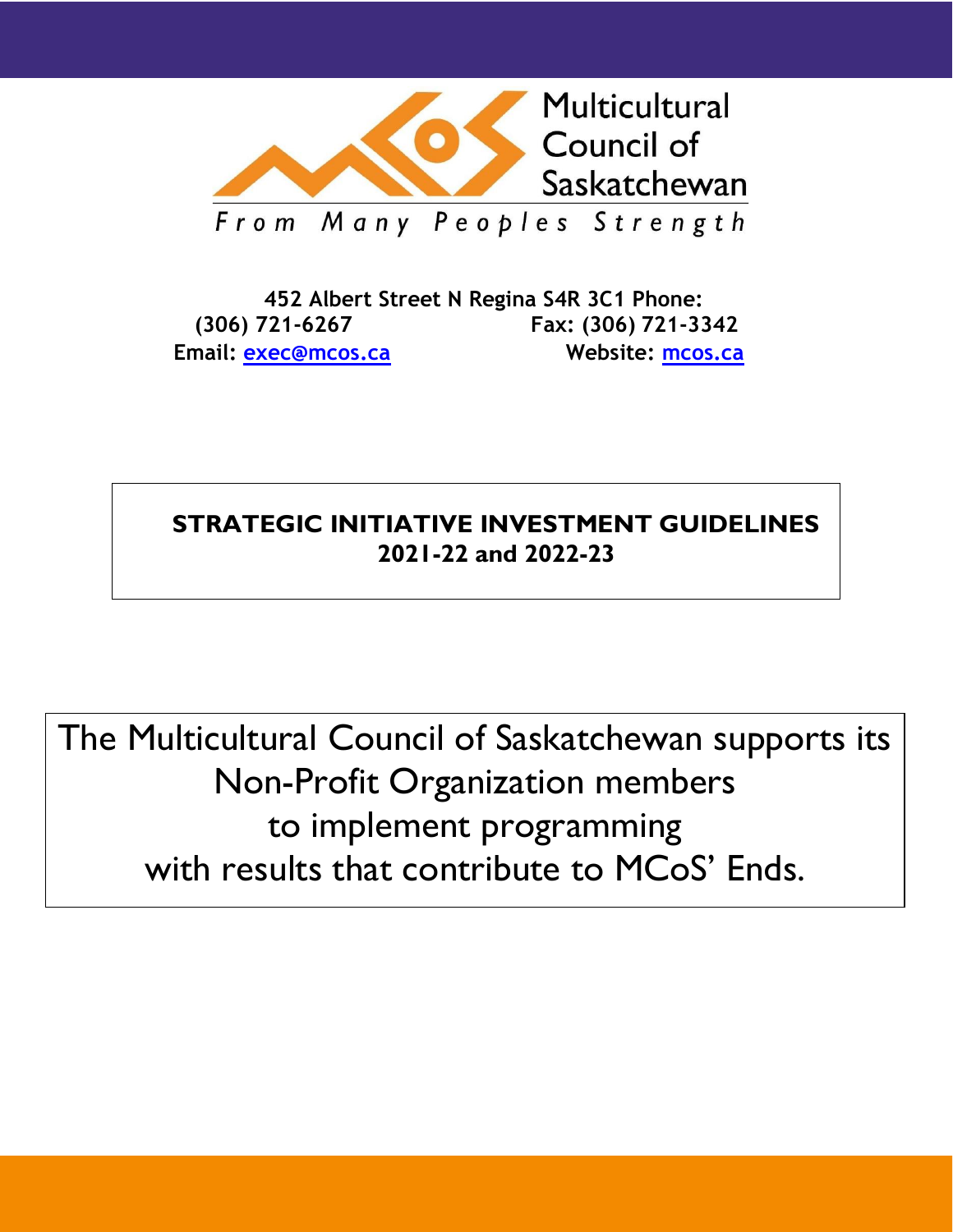

## **MCoS Strategic Investments**

We offer several funding programs that enable MCoS to strategically invest in member organizations and schools to carry out projects that work towards our [mission,](https://mcos.ca/about/) aims and [objectives](https://mcos.ca/about/) and Strategic Directions and promote our [values](https://mcos.ca/about/values/) through the 5 Streams of Multicultural Work.

All project proposals must contain activity directly related to at least one of the Streams. They may work in more than one, but they do not have to involve all five.

Priority is placed on initiatives that demonstrate a deeper understanding, acceptance and demonstration of multicultural values. We look for applications that clearly demonstrate a connection between the activities and the impact they have on the objectives, with an evaluation plan to measure the achievement of those objectives. MCoS supports non-partisan, non-specific faith initiatives.

**We understand that you may be planning for an in-person gathering event as restrictions are being lifted. In your application, please include precautions and details of other options if an in-person gathering is not recommended at the time of execution.**

Please read these guidelines before you begin your application and refer to them as you complete each section.

# *Five Streams of Multicultural Work*

These streams flow from the values and represent the main multicultural areas of activity. They are the focus of our programming.

**Cultural Continuity** empowers ethnocultural organizations, individuals and communities to retain, maintain and evolve distinctive cultural practices and traditions in the Canadian context. MCoS supports members and schools to share deeply.

**Celebration of Diversity** includes education and festivals that showcase differences and similarities, most often through performance, cuisine and other arts. It includes an awareness that groups that welcome many perspectives, especially from different cultural world views, lead to greater creativity and innovation. Funding and sponsorship opportunities encourage meaningful exchange and connection.

**Anti-Racism** work looks at issues of power and privilege and how they impact individual and systemic discrimination; it usually includes active dialogue to build equity and justice in our institutions and communities. MCoS coordinates an annual March 21 campaign, facilitates Arrêt/Stop Racism Youth Leadership Workshops and invests in member and school activities that recognize and reject racism and discrimination.

**Intercultural Connections** entails different cultural groups coming together over time to build bridges i.e. exchanges, pen pals, cooperative work, creating safe spaces, dialogue, creative projects, etc. BRIDGES (Building Relationships through Intercultural Dialogue and Education in Saskatchewan) use a model by which local members take the lead to bring Indigenous, newcomer and other community members together.

**Integration** in contrast to assimilation, is achieved when all members of a community are reflected, are seen and see themselves as belonging for all aspects of their identities, are valued for their contributions, and are able to appropriately access services. The WIC Toolkit provides excellent resources, and INVOLVE offers training for new volunteer leaders and organizations.

MCoS Strategic Initiatives Investment Guidelines Page ii



*The Multicultural Council of Saskatchewan is committed to promoting, fostering, improving and developing multiculturalism in the cultural, economic, social and political life of Saskatchewan while working to achieve equality of all residents. MCoS is supported by Saskatchewan Lotteries through SaskCulture.*



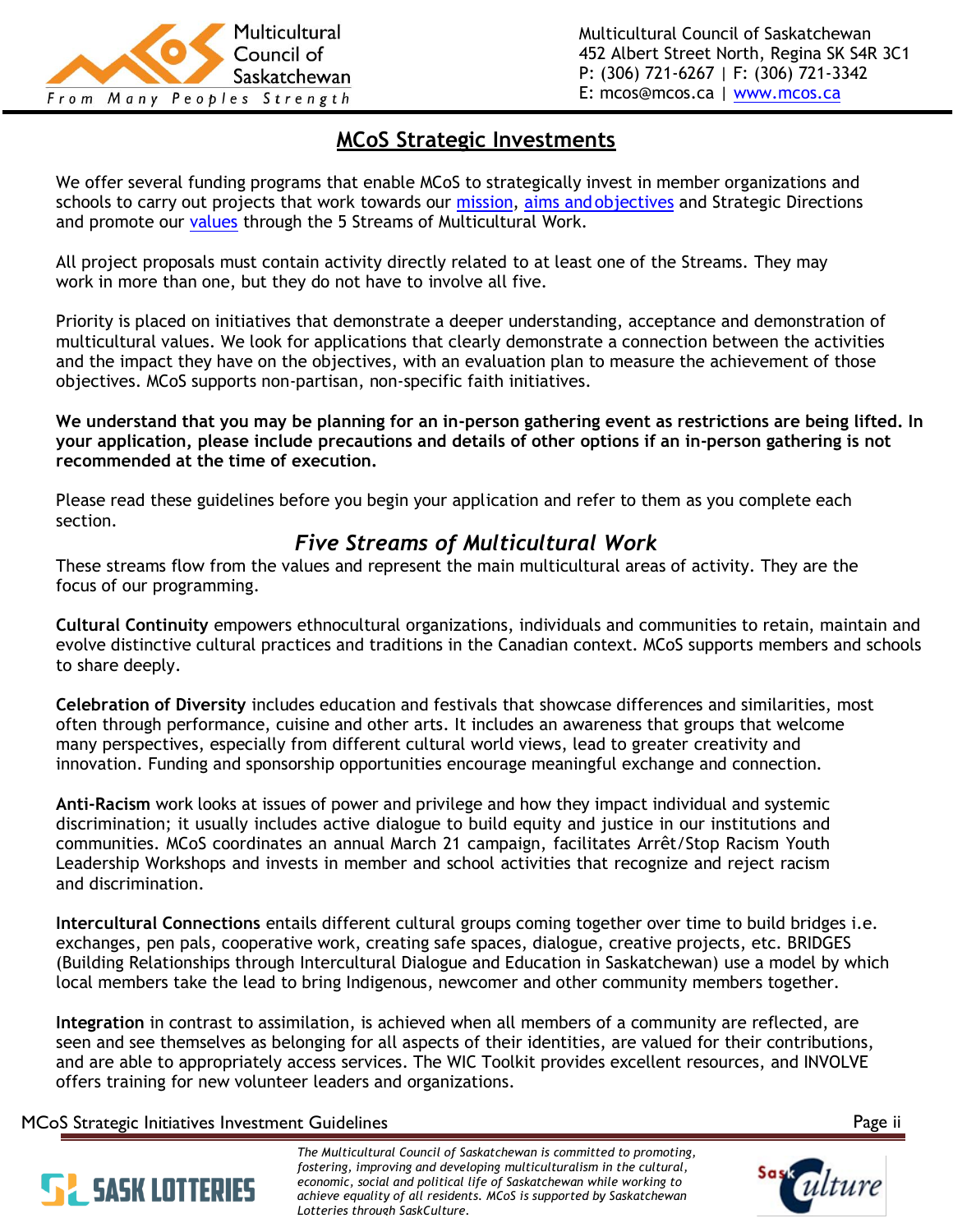

Multicultural Council of Saskatchewan 452 Albert Street North, Regina SK S4R 3C1 P: (306) 721-6267 | F: (306) 721-3342 E: mcos@mcos.ca | [www.mcos.ca](http://www.mcos.ca/)



Adapted from Edward T. Hall's Cultural Iceberg Model (1976) © Copyright Multicultural Council of Saskatchewan (2017)

#### *Suggestions for additional funding:*

- SaskCulture Multicultural Initiatives Fund Paul Gingras, (306) 780-9813, or Outside Regina 1-866- 476-6830 (toll free)[,](mailto:pgingras@saskculture.ca) [pgingras@saskculture.ca](mailto:pgingras@saskculture.ca)
- Community Initiatives Fund: <http://www.cifsask.org/>
- Canadian Heritage [CSMARI](https://www.canada.ca/en/canadian-heritage/services/funding/community-multiculturalism-anti-racism.html) [Events](https://www.canada.ca/en/canadian-heritage/services/funding/community-multiculturalism-anti-racism/events.html) (also Project, Capacity Building, Youth, Anti-Racism Action Program when there are calls for proposals)
- CRRF [National Anti-Racism Fund](https://www.crrf-fcrr.ca/en/grants/current-grants/national-anti-racism-fund)
- Community Foundations, service organizations and United Way support local work

MCoS Strategic Initiatives Investment Guidelines



*The Multicultural Council of Saskatchewan is committed to promoting, fostering, improving and developing multiculturalism in the cultural, economic, social and political life of Saskatchewan while working to achieve equality of all residents. MCoS is supported by Saskatchewan Lotteries through SaskCulture.*